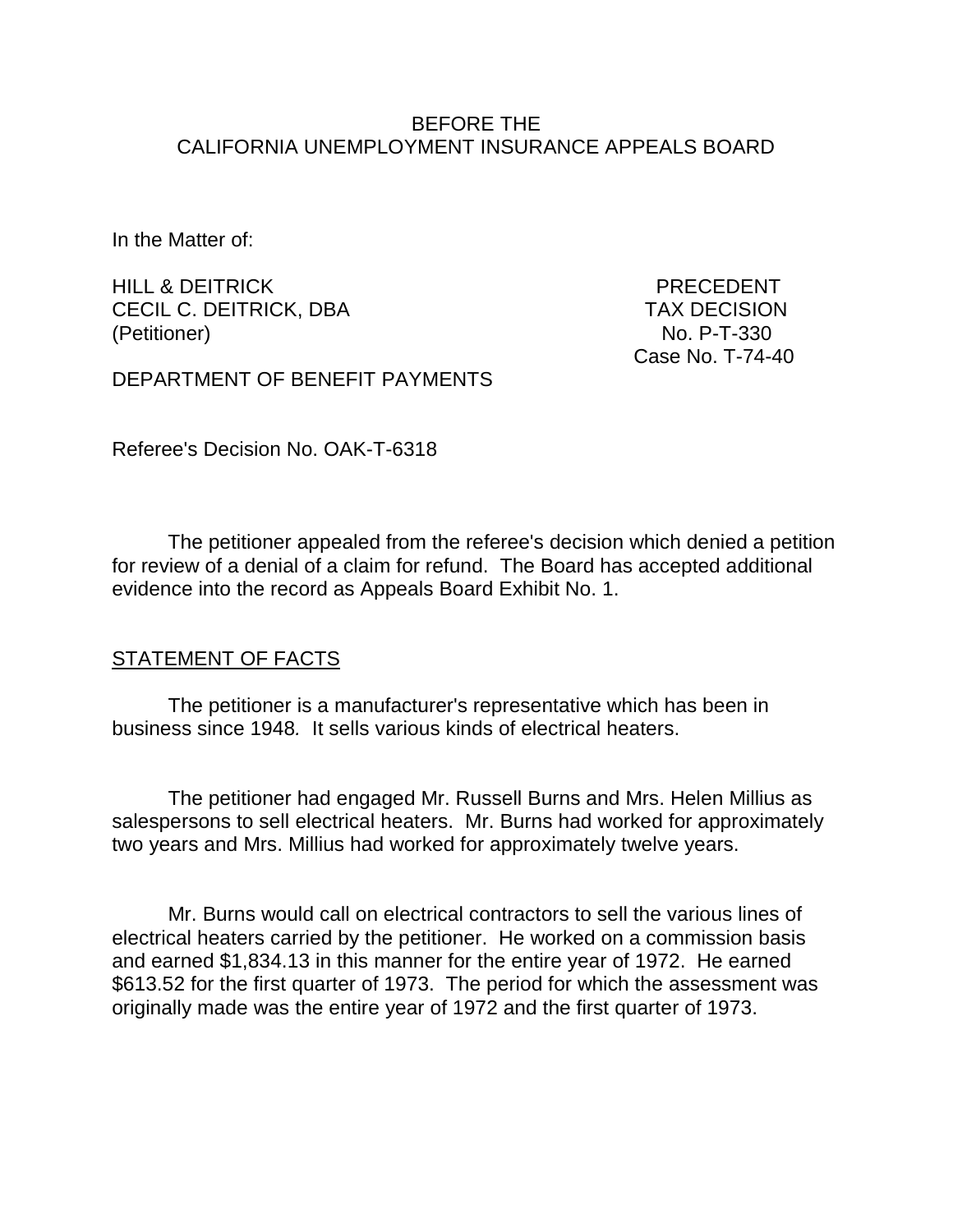Mr. Burns is semi-retired. He works when he wants to, and when he is inclined not to work, he does not do so. During the period involved herein, Mr. Burns had worked at other jobs. He worked part time for an oil company and had also worked selling Fuller brushes.

Mrs. Millius contacted architects and builders. Leads were furnished by the petitioner, and whether a sale was made was thereafter entirely up to Mrs. Millius. She would contact the architect and work with him while he drew his plans, trying to fit into those plans the use of the electrical heaters which Mrs. Millius was trying to sell. When it was determined what heaters would go into the proposed plans, a bid for the sale of the heater was submitted to the architect and/or builder. Other companies sometimes also submitted bids. Even if the bid was accepted, sometimes a lapse of a year or more could occur between the date of the bid and its acceptance. Sometimes the bid would be rejected in favor of a bid from another company.

Mrs. Millius also had an electrical service business in which she was assisted by her husband. She did warranty work on the heaters which were sold.

Mrs. Millius worked on a commission basis. She paid her own expenses. She had an office in her home, although for a period of time she had worked occasionally out of the petitioner's office. She was furnished leads, but there was no requirement that she follow up on those leads. She was not required to meet a sales quota nor to report to the petitioner's office, although the office was available for leads and messages from customers. No reports were required to be submitted and there was no supervision over the selling services.

The additional evidence which we received is a letter from the San Francisco Office of the Internal Revenue Service stating that on the basis of the information presented, it was the opinion of that office that the petitioner neither exercised or had the right to exercise sufficient control over the services of Mrs. Millius to establish an employer-employee relationship. Also submitted and accepted was a copy of Revenue Ruling 73-479.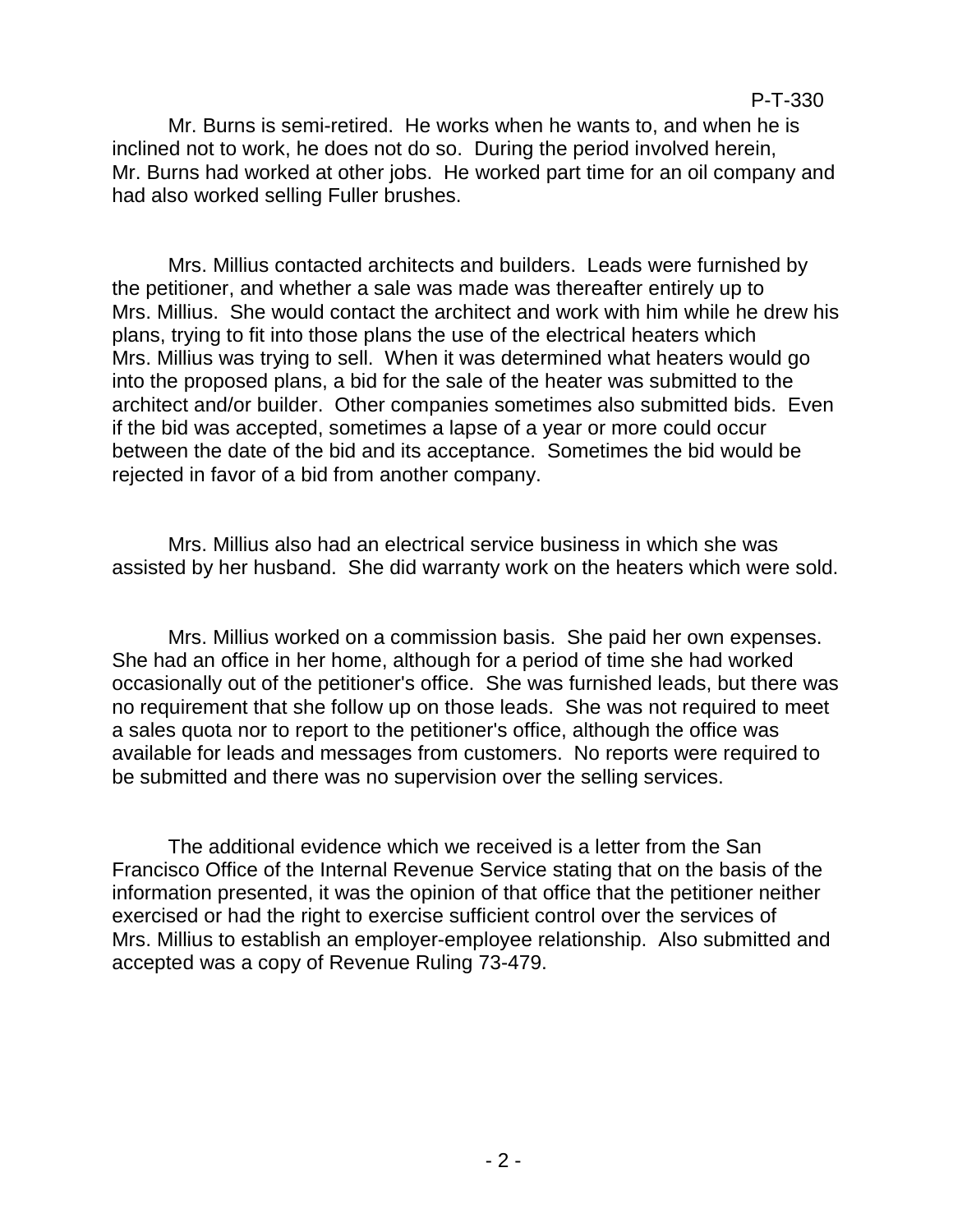After the Department had been sent copies of the above described additional evidence, it submitted a letter dated January 21, 1975 to the Appeals Board in part as follows:

"The above opinion and Revenue Ruling are addressed to the question of whether a salesperson is an employee under the usual common law rules, in which the primary criterion is whether the principal has the right to direct and control the workman in the performance of his work."

"The department does not dispute the correctness of that conclusion on the basis of the common law."

"However, it is the department's contention that the status of salespersons under the Federal Unemployment Tax Act and the Unemployment Insurance Code is determined by the provisions of Section 3306(i) of the Federal Unemployment Tax Act, as amended by Congress in the Employment Security Amendments of 1970, and Section 621(c)(i)(B) of the Unemployment Insurance Code as amended by the Legislature in Chapter 1107, Stats. 1971."

## REASONS FOR DECISION

Prior to 1972, the question as to whether Russell Burns and Helen Millius would have been employees or independent contractors for unemployment insurance purposes, would have been determined solely in accordance with the principles of the common law. Under these principles they clearly would have been the latter. As independent contractors, the remuneration that they received from the petitioner would not have been subject to unemployment insurance taxes.

Effective with the commencement of the calendar year 1972, the California Legislature added section 621 to the Unemployment Insurance Code. This section now provides a statutory definition of the term "employee" for unemployment insurance purposes for the first time. As pertinent to the status of Russell Burns and Helen Millius the new section states that: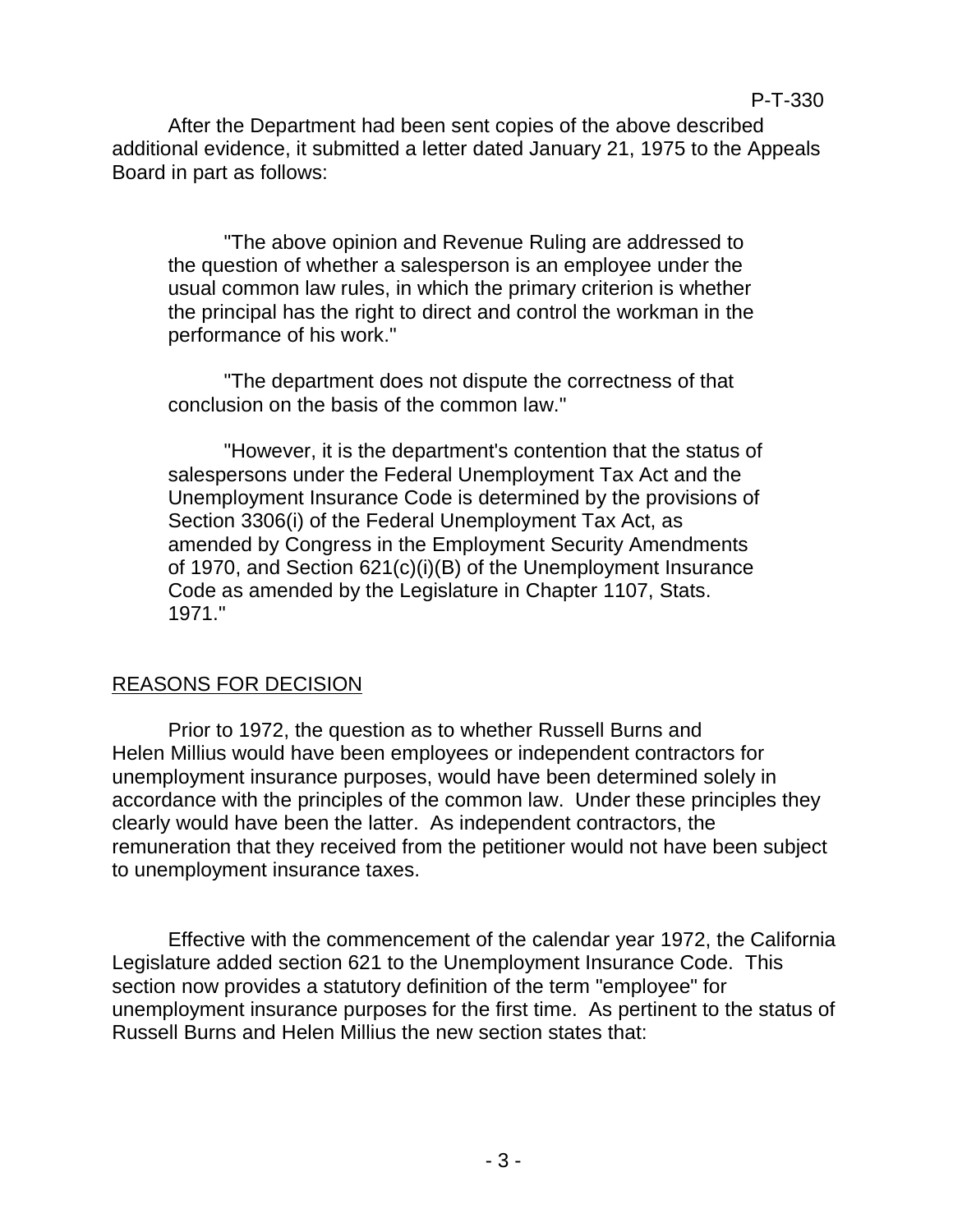" 'Employee' means:

\* \* \*

"(b) Any individual who, under the usual common law rules applicable in determining the employer-employee relationship, has the status of an employee.

"(c)(1) Any individual . . . who performs services for remuneration for any employing unit if the contract of service contemplates that substantially all of such services are to be performed personally by such individual. . . ."

\* \* \*

"(B) As a traveling or city salesman . . . engaged upon a fulltime basis in the solicitation on behalf of, and the transmission to, his principal (except for sideline sales activities on behalf of some other person) of orders from wholesalers, retailers, contractors, for merchandise for resale or supplies for use in their business operations.

"(2) An individual shall not be included in the term 'employee' under the provisions of this subdivision if such individual has a substantial investment in facilities used in connection with the performance of such services, other than in facilities for transportation, or if the services are in the nature of a single transaction not part of a continuing relationship with the employing unit for whom the services are performed."

It is to be noted that paragraph (b) above continues to include as an "employee" for unemployment insurance purposes any person who is an employee under the usual rules of common law. However, it then goes on in paragraph (c) to extend the meaning of the term "employee" for unemployment insurance purposes to certain additional persons who are admittedly independent contractors under common law principles. The question presented is whether Russell Burns and Helen Millius are properly includable in the group of salesmen to whom code section 621(c) now extends unemployment insurance coverage.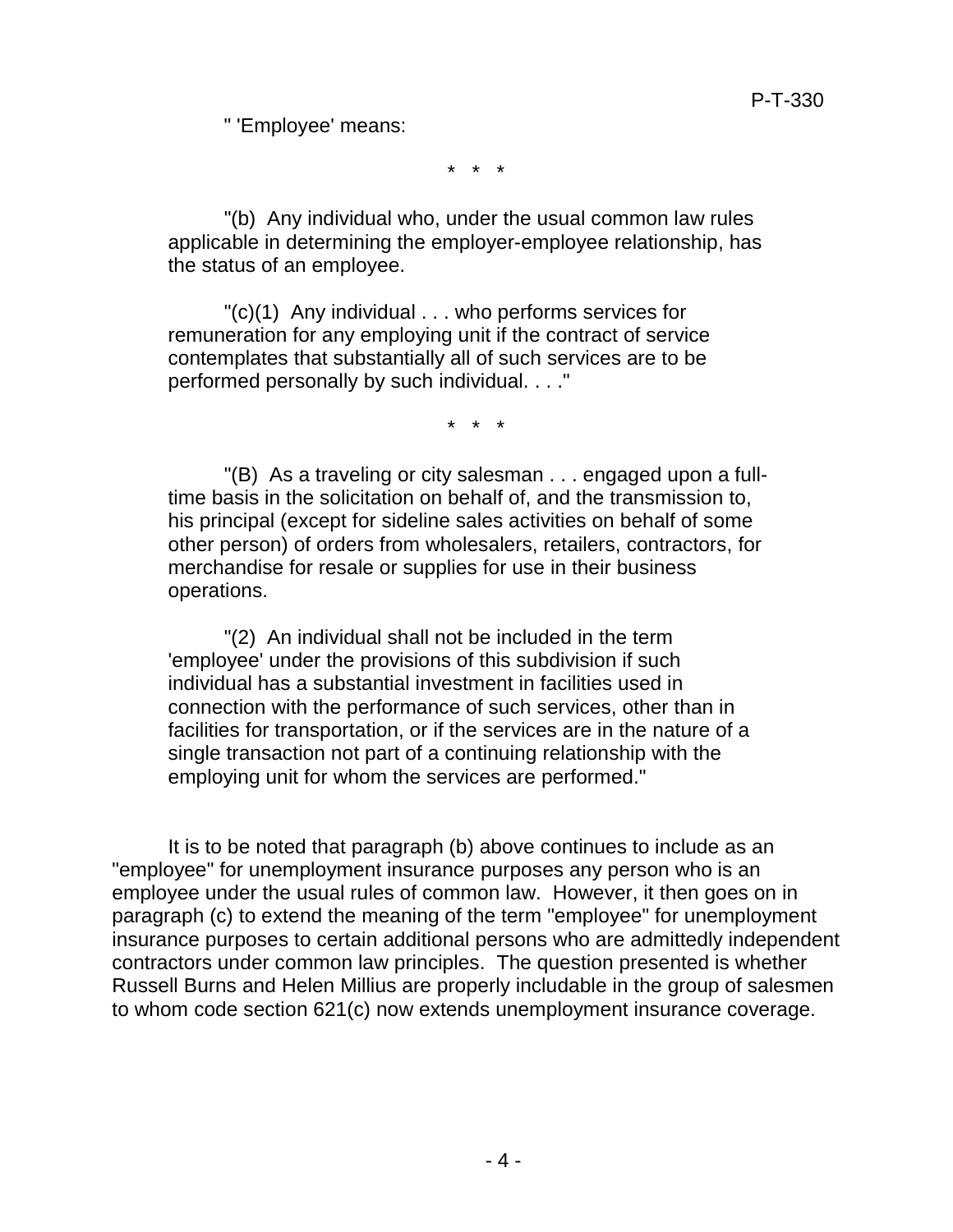P-T-330

It is quite clear that in enacting code section 621, the California Legislature had certain provisions of the Federal Internal Revenue Code particularly in mind. The year before Congress had enacted Public Law 91-373 which is known as the Employment Security Amendments of 1970. That law broadened the Federal Unemployment Tax Act definition of an "employee" (26 United States Code section 3306(i)) so as to extend federal unemployment tax coverage to exactly the same individuals to whom our Legislature extended coverage under code section 621.

In the case of the Federal Unemployment Tax Act (FUTA), Congress accomplished this extension of coverage by incorporating most of the Federal Insurance Contribution Act (FICA) definition of an "employee" (26 United States Code 3121(d). In the case of the Unemployment Insurance Code, our Legislature copied the provisions of the FICA definition verbatim into section 621. In either case the link between all of these laws is quite apparent and the legislative and administrative history of the two federal laws is most important to a proper understanding and interpretation of Unemployment Insurance Code section 621 (See Appeals Board Decision No. P-T-329 wherein we set forth that history at considerable length and upon which we rely).

The Director adopted sections 621(b)-1 and 621(c)-1, Title 22, California Administrative Code to implement section 621 of the Unemployment Insurance Code. It should be noted that these provisions are practically verbatim with certain portions of Title 26, Code of Federal Regulations, section 31.3121(d)-1. This again emphasizes the link between the two federal laws and section 621 of the Unemployment Insurance Code.

Turning to the facts of this case and the application of the law to those facts, first, we need not concern ourselves with the question of whether Mr. Burns and Mrs. Millius were employees under the usual common law rules (section 621(b) of the Unemployment Insurance Code) because the Department has agreed that the referee's decision was correct in holding that Burns and Millius were not employees under the usual common law rules.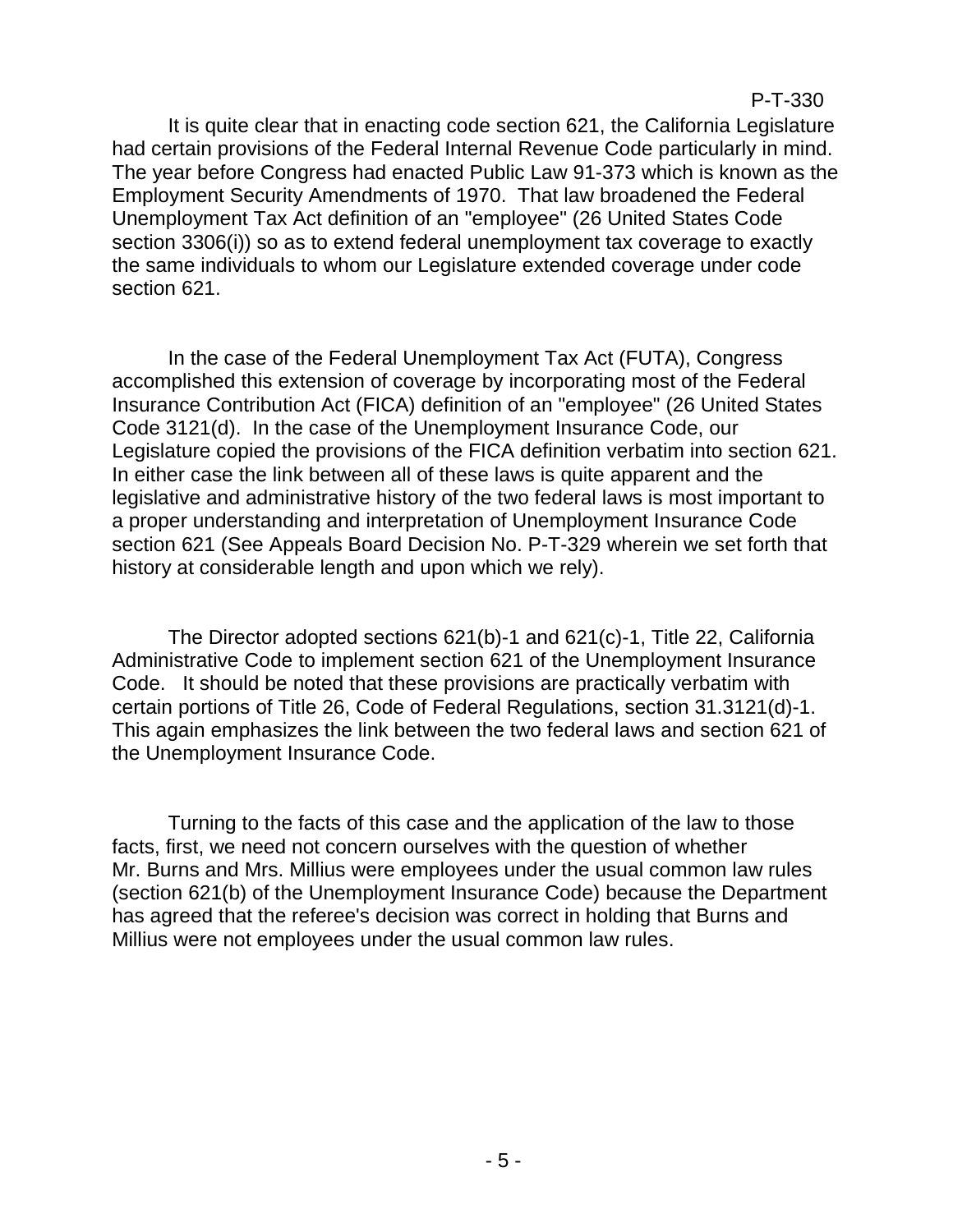Secondly, we must decide whether Mr. Burns was an employee under section 621(c)(1)(B) of the Unemployment Insurance Code. The question presented is whether Mr. Burns was engaged upon a full-time basis as a traveling or city salesman in the solicitation on behalf of, and the transmission to, his principal (except for sideline sales activities on behalf of some other person) of orders from wholesalers, retailers, contractors for merchandise for resale or supplies for use in their business operations.

We are of the opinion that Mr. Burns was not so engaged upon a full-time basis. He worked part time for an oil company while working on behalf of the petitioner. He also worked for Fuller Brush Company. His earnings for the entire year of 1972 from the petitioner were \$1,834.13. All of these factors lead us to conclude that Mr. Burns was not engaged on a full-time basis and so is not within the statutory definition of the term "employee" for unemployment insurance purposes.

Section 621(c)-1(b)(2), Title 22, California Administrative Code provides in part:

". . . Traveling or city salesman. (A) This occupational group includes a city or traveling salesman who is engaged upon a fulltime basis in the solicitation on behalf of, and the transmission to, his principal (except for sideline sales activities on behalf of some other person or persons) of orders from wholesalers, retailers, contractors, or operators of hotels, restaurants, or other similar establishments for merchandise for resale or supplies for use in their business operations. An agent-driver or commission-driver is not within this occupational group. City or traveling salesmen who sell to retailers or to the others specified, operate off the premises of their principals, and are generally compensated on a commission basis, are within this occupational group. Such salesmen are generally not controlled as to the details of their services or the means by which they cover their territories, but in the ordinary case they are expected to call on regular customers with a fair degree of regularity."